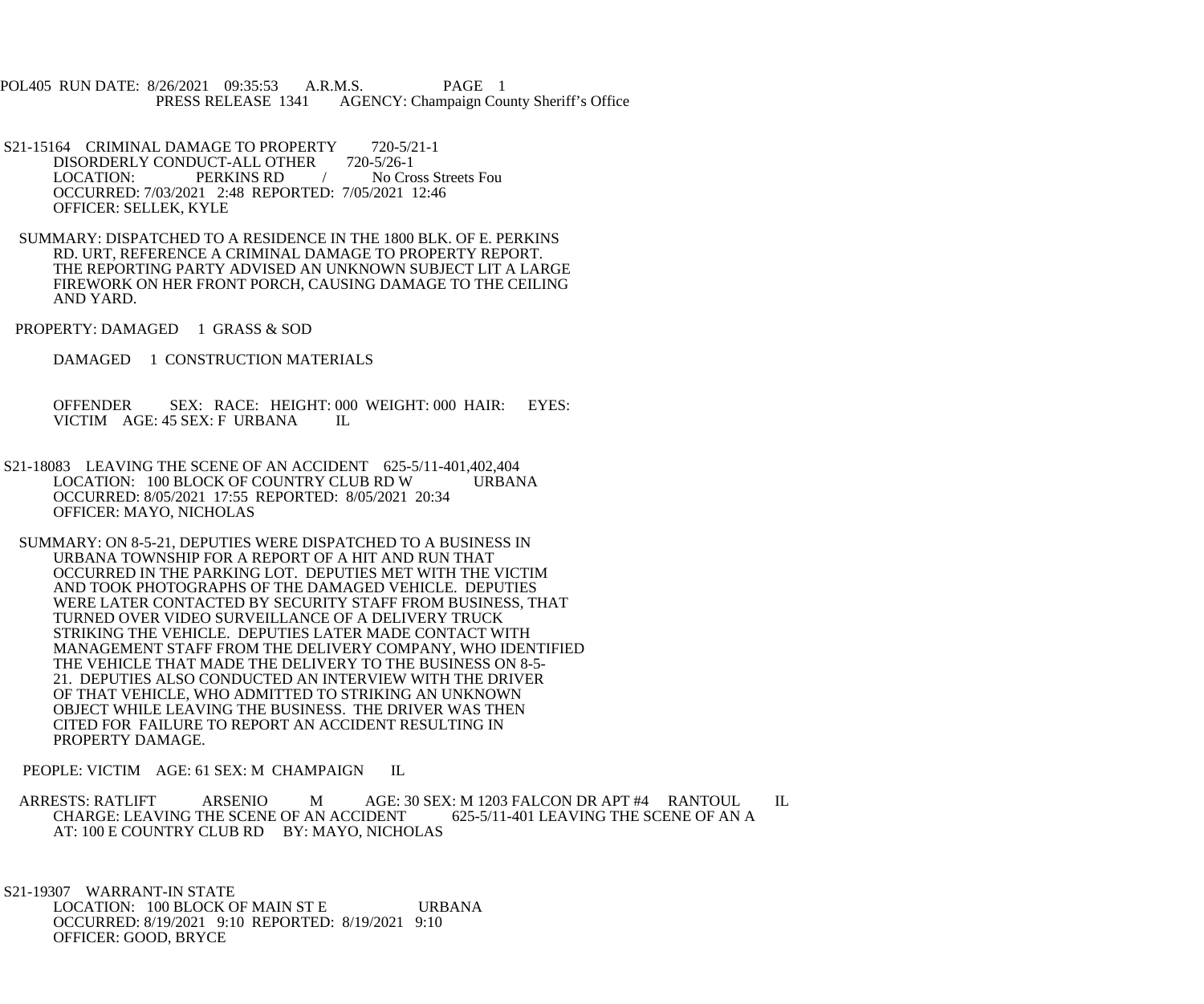POL405 RUN DATE: 8/26/2021 09:35:53 A.R.M.S. PAGE 2<br>PRESS RELEASE 1341 AGENCY: Champaign Cou AGENCY: Champaign County Sheriff's Office

SUMMARY: WARRANT ARREST IN COURTROOM G

PEOPLE: VICTIM SOCIETY-WARRANTS/RECOVERED PROPERTY

ARRESTS: BARCLAY LATASHA LYNETTE AGE: 49 SEX: F 1304 E MAIN ST URBANA IL CHARGE: WARRANT-IN STATE STATE WARRANT WARRANT-IN STATE BY: GOOD, BRYCE AT: 101 E MAIN ST

S21-19539 EXPIRED REGISTRATION 625-5/3-413F HYPODERMIC NEEDLE/SYRINGE-POSS/SALE 720-635/1,2<br>LOCATION: 1600 E / 1000 N  $\text{LOCATION:}$  1600 E / 1000 N OCCURRED: 8/21/2021 20:55 REPORTED: 8/21/2021 20:55 OFFICER: CHRISTENSEN, CORY

 SUMMARY: TRAFFIC STOP INITIATED PURSUANT TO AN IVC VIOLATION IN PHILO TWP. THE REGISTERED OWNER/DRIVER OF THE STOPPED VEHICLE CONSENTED TO A SEARCH OF HER VEHICLE. THE SOLE PASSENGER CONSENTED TO A SEARCH OF HIS PERSON. A HYPODERMIC NEEDLE WAS DISCOVERED ON THE PASSENGERS PERSON. THE PASSENGER ADMITTED HE WAS GOING TO USE THE NEEDLE TO INJECT HEROIN INTO HIS PERSON. THE PASSENGER WAS ISSUED A STATE NTA FOR POSSESSING A HYPODERMIC NEEDLE.

 PEOPLE: VICTIM SOCIETY OFFENDER AGE: 49 SEX: F

 ARRESTS: RANEY DONALD LEE AGE: 41 SEX: M 821 E OVERTON TUSCOLA IL CHARGE: HYPODERMIC NEEDLE/SYRINGE-POSS/SALE<br>AT: 1600E/1000N BY: CHRISTENSEN. CORY BY: CHRISTENSEN, CORY

S21-19562 BATTERY-DOMESTIC 720-5/12-3.2 BRINGING CONTRABAND INTO PENAL INST 720-5/31A-1.1,1.2 LOCATION: 00 BLOCK OF MONROE DR URBANA OCCURRED: 8/22/2021 0:45 REPORTED: 8/22/2021 2:54 OFFICER: CARLSON,CHRISTOPHER T

 SUMMARY: ON 08/22/2021 AT APPROXIMATELY 0100 HOURS, CHAMPAIGN COUNTY SHERIFF DEPUTIES WERE DISPATCHED TO THE 2100 BLOCK OF MONROE DR. IN URBANA TOWNSHIP FOR A REPORTED DOMESTIC INCIDENT. UPON ARRIVAL, THE REPORTING PARTY ADVISED THAT THE OTHER PARTY WAS GONE. THE REPORTING PARTY REFUSED TO PROVIDE ANY INFORMATION REGARDING THE INCIDENT AND DEPUTIES CLEARED THE RESIDENCE. ON 08/22/2021 AT APPROXIMATELY 0256 HOURS, DEPUTIES WERE DISPATCHED BACK TO THE RESIDENCE. THE OTHER HALF WAS ON SCENE AND PLACED UNDER ARREST FOR DOMESTIC BATTERY. THE ARRESTEE WAS THEN TRANSPORTED TO THE CHAMPAIGN COUNTY SATELLITE JAIL.